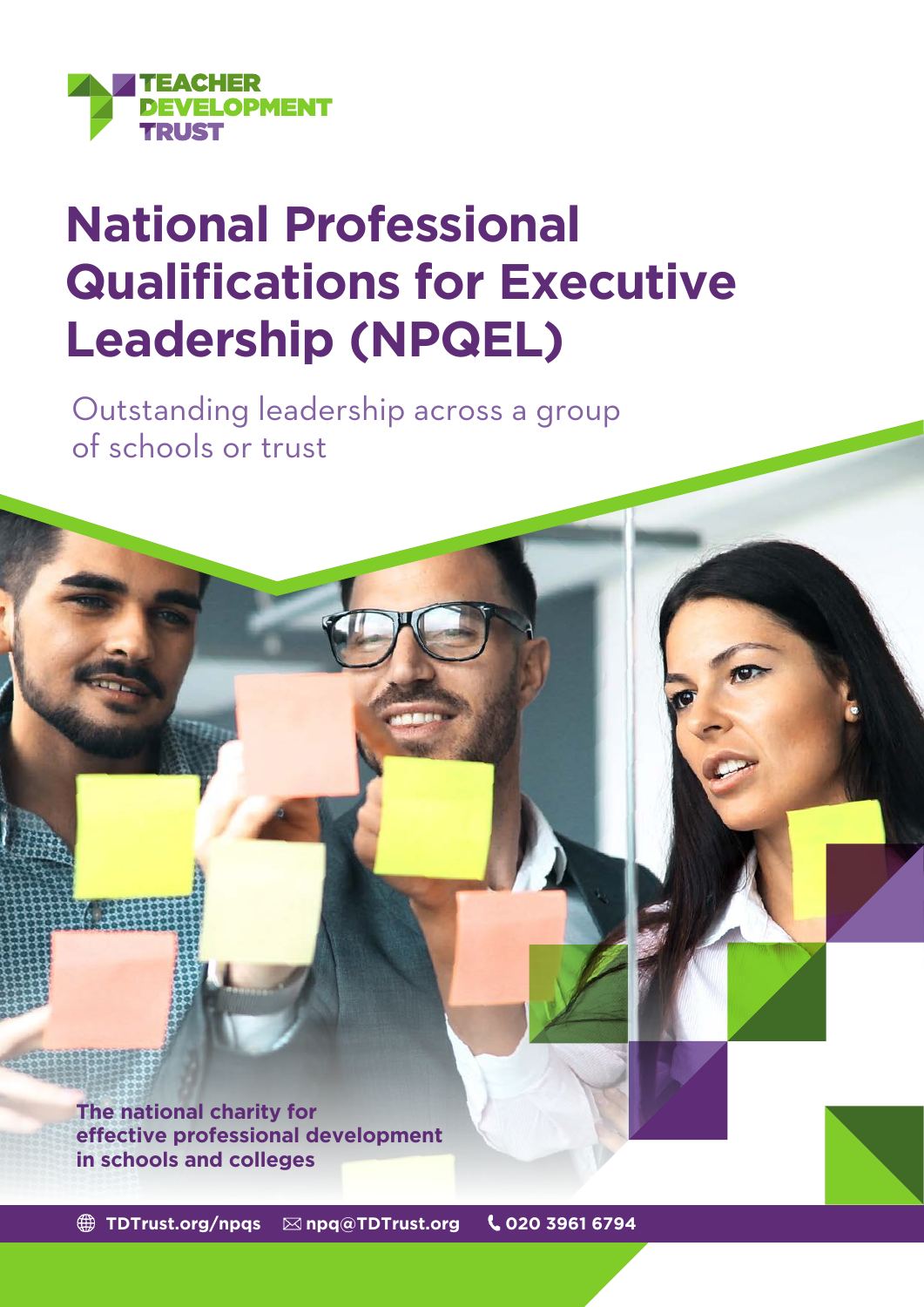# **Outstanding leadership across a group of schools or trust**

- Gain a prestigious, governmentbacked executive leadership qualification and make progress in your career
- $\blacksquare$  Grow your expertise as both a strategic and operational leader, creating a culture, governance and strategy that creates a successful and coherent group of schools
- $\blacksquare$  Learn flexibly around your job with a blend of online learning, virtual sessions and local face to face workshops
- A completely updated NPQEL for those who are, or are aspiring to be, an executive leader or chief executive



#### **Benefits for you**

Our NPQEL qualification is aligned to the Chartered College of Teaching's Chartered Leader Status giving your options to continue with your journey beyond this qualification.

#### **Benefits for Participants**

- $\blacksquare$  Develop expertise in the art, craft and science of multi-school improvement through people development, working with leaders, staff, pupils, governors and the wider community to create lasting change
- $\blacksquare$  A blended learning experience which fits around your role where you learn and discuss key content online – no more sitting listening to presentations for hours
- $\blacksquare$  Local virtual and face to face sessions that focus on real problem-solving, creating understanding, connecting with your peers and gaining depth of knowledge
- $\blacksquare$  A residential helps you develop networks with key national leaders and peers
- **n** Ongoing preparation to give you confidence to pass the final assessment
- Facilitation and support from serving school leaders in excellent schools and delivery at local venues

*The Art, Craft & Science of School Improvement through People Development*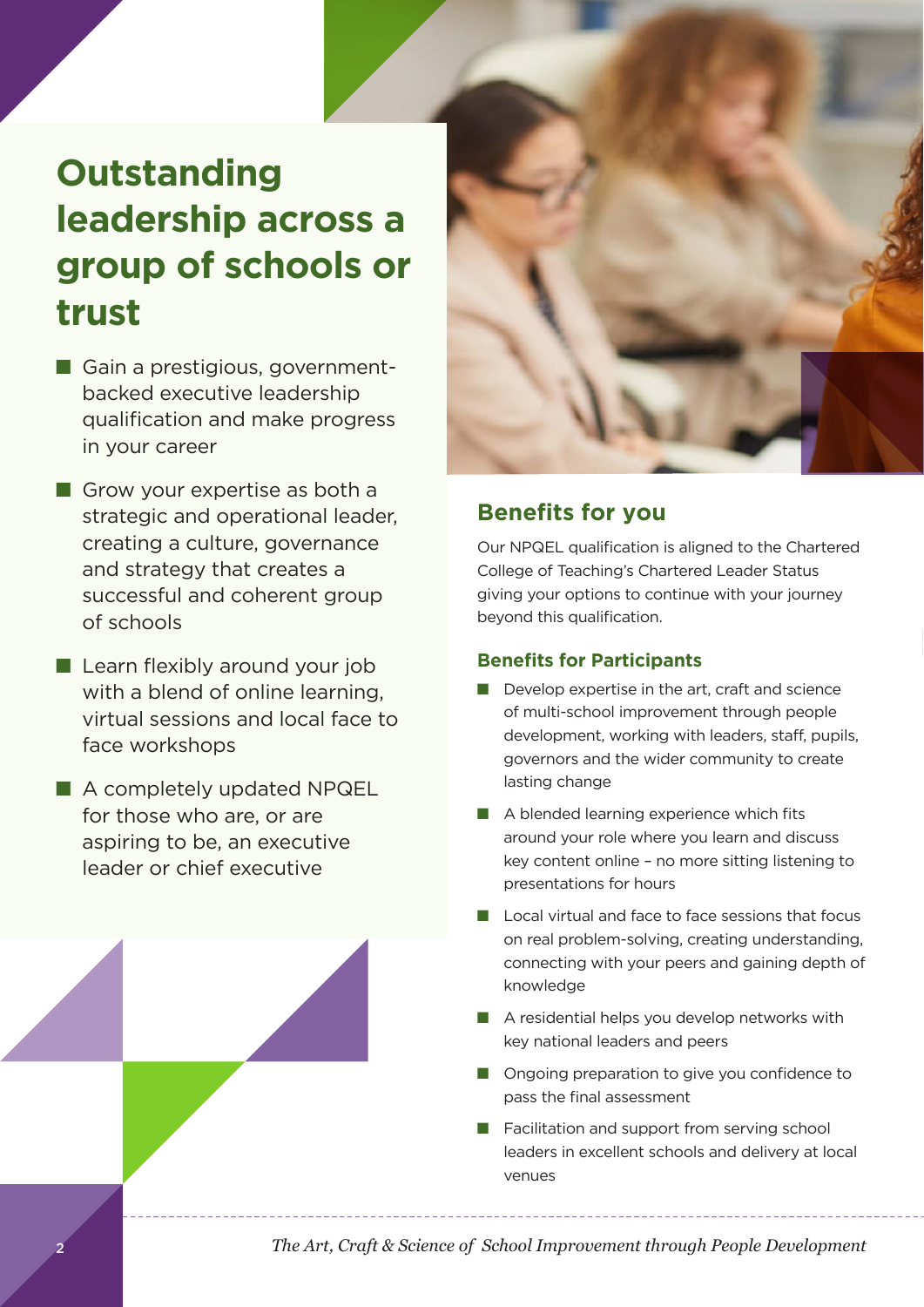

#### **Benefits for your school or trust**

- A skilful and research-informed executive leader with the capability to strategically lead a group of schools or trust
- $\blacksquare$  Practical capability to get on with the job of developing others with the skills to lead with people and teams, creating change and impact
- $\blacksquare$  A professionally aware and informed leader who can make evidence-based decisions and approach executive leadership in an effective and efficient manner
- $\blacksquare$  The ability to review and evaluate practice in order to bring about change and get the best outcomes for young people and staff within the organisation

#### **Suitability**

A completely updated NPQEL for those who are, or are aspiring to be, an executive leader across schools or a trust CEO.

## **The course**

An 18-month blend of flexible online learning, online discussion, virtual workshops and face to face workshops with one weekend residential. This is followed by an 8-day assessment window where you will complete a 1500-word case study assessment to demonstrate your understanding of real leadership and change.

The course covers all of the core content in the [government's Framework](https://assets.publishing.service.gov.uk/government/uploads/system/uploads/attachment_data/file/925506/NPQ_Executive_Leadership.pdf) for this qualification and this is aligned with core themes around: effective communication, creating change, working with teams, managing yourself. Key areas include:

- $\blacksquare$  Strategically leading effective teaching, curriculum, assessment and culture across schools
- **n** Leading effective workforce development, change and implementation
- Creating and managing cross-school systems and processes, working with partners and boards